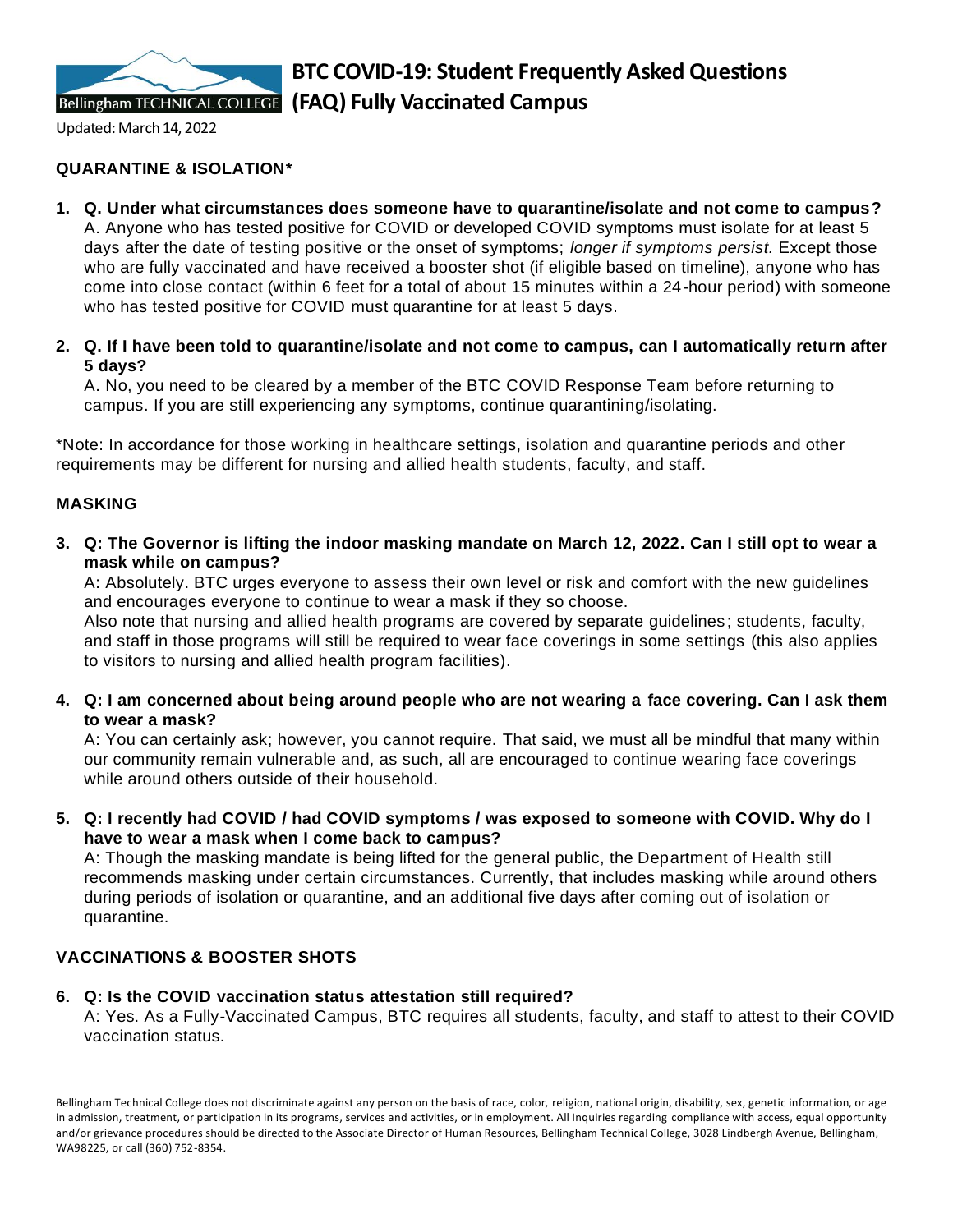

Updated: March 14, 2022

**7. Q: Can our campus require everyone to provide proof of vaccination, including, students and employees?**

A: Under the Governor's proclamation, students are not required to submit documentation, if vaccinated, and both employees and students are entitled to request medical and religious exemptions, except for special programs.

**8. Q: Is proof of vaccination required or can self-attestation information be verified?**

A: For students, the self-attestation form does not require proof of vaccination, only the dates that shots were received. Immunization status may be verified with the Washington State Department of Health. Assertion of medical or religious exemption status by students will require additional documentation and accommodation.

# **9. Q: Will online students be required to complete an attestation?**

A: Online students who will never come to campus for any reason may request an exemption from the vaccination requirement through the online vaccination status attestation form. They will have to complete additional documentation.

## **10. Q: Will the campus know what percentage of employees and are vaccinated?**

A: Yes, the aggregate information about vaccination rates among students and employees will be made available.

## **11. Q: How will we know who is vaccinated? Can we ask them?**

A: Individuals are free to discuss their own status but should not ask others about their vaccine status.

#### **12. Q: Will instructors know which students are vaccinated? Will they ask students?**

A: Instructors will be provided with class rosters that indicate which students have submitted a vaccination exemption but the information will not be shared any further. Individuals are free to discuss their own status but should not ask others about their vaccine status.

# **13. Q: Are booster shots required?**

A: Though not required, BTC encourages all students, faculty, and staff to get a booster shot if they are eligible.

#### **14. Q: Do students have to attest if they have received a booster shot?**

A: Students are not currently required to attest if they have received a booster shot; however, in cases of confirmed or potential exposure to someone who is COVID positive, the COVID response team may ask for booster status, as that may determine appropriate next steps.

### **15. Q: What are the consequences for misrepresentation of vaccination status?**

A: Individuals who provide false information on the vaccination self-attestation will be subject to discipline under the Student Code of Conduct

#### **OTHER**

# **16. Q: What are the social distancing requirements now?**

A: All instructional and service activities will keep a three-foot or greater social distance standard to the greatest extent possible. We understand that we may only be partially successful at this goal.

Bellingham Technical College does not discriminate against any person on the basis of race, color, religion, national origin, disability, sex, genetic information, or age in admission, treatment, or participation in its programs, services and activities, or in employment. All Inquiries regarding compliance with access, equal opportunity and/or grievance procedures should be directed to the Associate Director of Human Resources, Bellingham Technical College, 3028 Lindbergh Avenue, Bellingham, WA98225, or call (360) 752-8354.